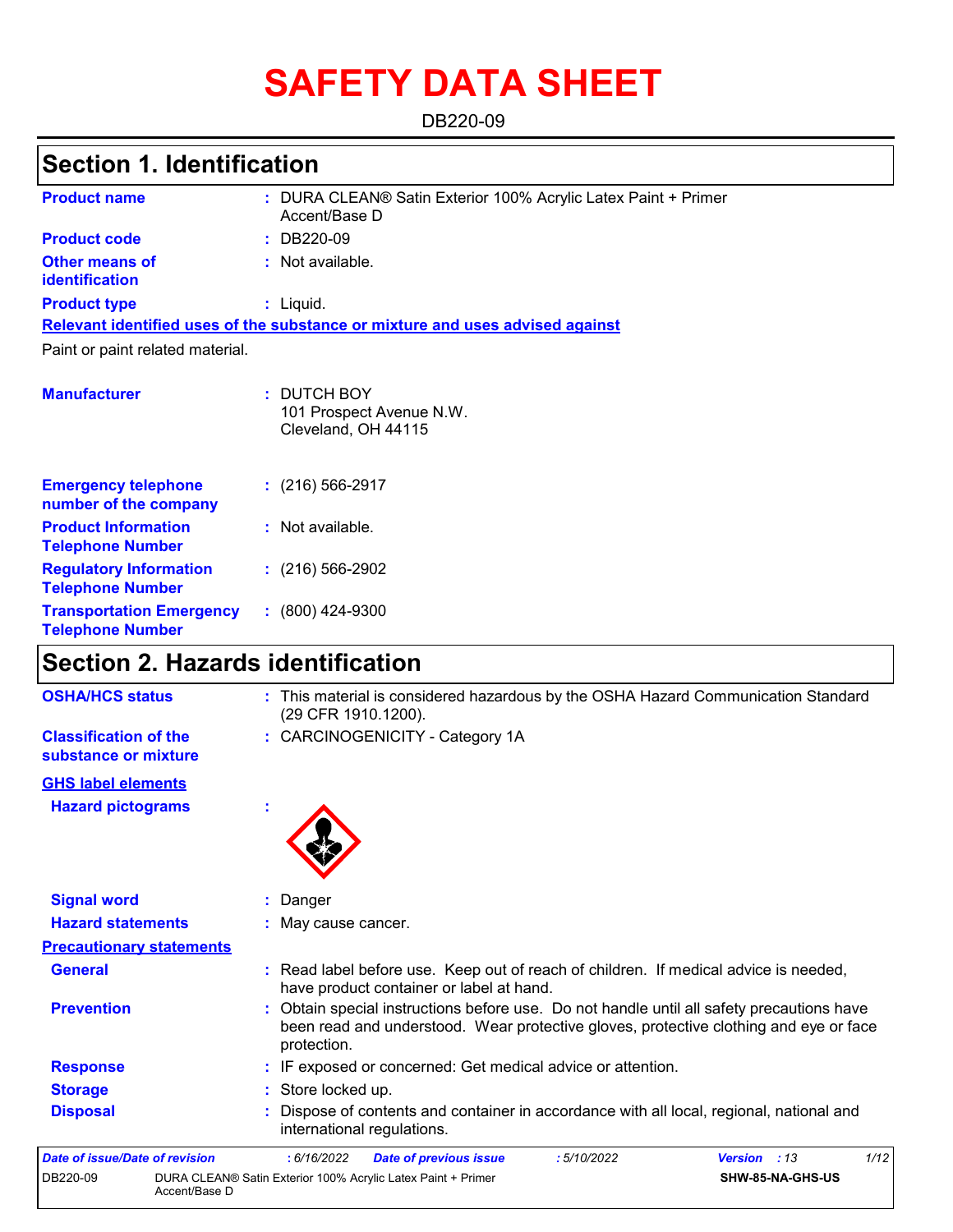# **Section 2. Hazards identification**

| <b>Supplemental label</b><br>elements             | WARNING: This product contains chemicals known to the State of California to cause<br>cancer and birth defects or other reproductive harm. Adequate ventilation required when<br>sanding or abrading the dried film. If Adequate ventilation cannot be provided wear an<br>approved particulate respirator (NIOSH approved). Follow respirator manufacturer's<br>directions for respirator use. DELAYED EFFECTS FROM LONG TERM<br>OVEREXPOSURE. Abrading or sanding of the dry film may release Crystalline Silica<br>which has been shown to cause lung damage and cancer under long term exposure. |
|---------------------------------------------------|------------------------------------------------------------------------------------------------------------------------------------------------------------------------------------------------------------------------------------------------------------------------------------------------------------------------------------------------------------------------------------------------------------------------------------------------------------------------------------------------------------------------------------------------------------------------------------------------------|
|                                                   | Please refer to the SDS for additional information. Keep out of reach of children. Do not<br>transfer contents to other containers for storage.                                                                                                                                                                                                                                                                                                                                                                                                                                                      |
| <b>Hazards not otherwise</b><br><b>classified</b> | : None known.                                                                                                                                                                                                                                                                                                                                                                                                                                                                                                                                                                                        |

# **Section 3. Composition/information on ingredients**

| Substance/mixture                              | : Mixture        |
|------------------------------------------------|------------------|
| <b>Other means of</b><br><i>identification</i> | : Not available. |

#### **CAS number/other identifiers**

| <b>Ingredient name</b>          | % by weight | <b>CAS number</b> |
|---------------------------------|-------------|-------------------|
| Heavy Paraffinic Oil            | '≥ا         | 64742-65-0        |
| Cristobalite, respirable powder | l≤0.3       | 14464-46-1        |

Any concentration shown as a range is to protect confidentiality or is due to batch variation.

**There are no additional ingredients present which, within the current knowledge of the supplier and in the concentrations applicable, are classified and hence require reporting in this section.**

**Occupational exposure limits, if available, are listed in Section 8.**

### **Section 4. First aid measures**

| <b>Description of necessary first aid measures</b> |                                                                                                                                                                                                                                                                                                                                                                                                                                                                                                                                                                                                                                                                                   |
|----------------------------------------------------|-----------------------------------------------------------------------------------------------------------------------------------------------------------------------------------------------------------------------------------------------------------------------------------------------------------------------------------------------------------------------------------------------------------------------------------------------------------------------------------------------------------------------------------------------------------------------------------------------------------------------------------------------------------------------------------|
| Eye contact                                        | : Immediately flush eyes with plenty of water, occasionally lifting the upper and lower<br>eyelids. Check for and remove any contact lenses. Continue to rinse for at least 10<br>minutes. Get medical attention.                                                                                                                                                                                                                                                                                                                                                                                                                                                                 |
| <b>Inhalation</b>                                  | : Remove victim to fresh air and keep at rest in a position comfortable for breathing. If<br>not breathing, if breathing is irregular or if respiratory arrest occurs, provide artificial<br>respiration or oxygen by trained personnel. It may be dangerous to the person providing<br>aid to give mouth-to-mouth resuscitation. Get medical attention. If unconscious, place<br>in recovery position and get medical attention immediately. Maintain an open airway.<br>Loosen tight clothing such as a collar, tie, belt or waistband.                                                                                                                                         |
| <b>Skin contact</b>                                | : Flush contaminated skin with plenty of water. Remove contaminated clothing and<br>shoes. Wash contaminated clothing thoroughly with water before removing it, or wear<br>gloves. Continue to rinse for at least 10 minutes. Get medical attention. Wash clothing<br>before reuse. Clean shoes thoroughly before reuse.                                                                                                                                                                                                                                                                                                                                                          |
| <b>Ingestion</b>                                   | : Wash out mouth with water. Remove dentures if any. If material has been swallowed<br>and the exposed person is conscious, give small quantities of water to drink. Stop if the<br>exposed person feels sick as vomiting may be dangerous. Do not induce vomiting<br>unless directed to do so by medical personnel. If vomiting occurs, the head should be<br>kept low so that vomit does not enter the lungs. Get medical attention. Never give<br>anything by mouth to an unconscious person. If unconscious, place in recovery position<br>and get medical attention immediately. Maintain an open airway. Loosen tight clothing<br>such as a collar, tie, belt or waistband. |

#### **Most important symptoms/effects, acute and delayed Potential acute health effects**

| Date of issue/Date of revision |                                                                               | : 6/16/2022 | <b>Date of previous issue</b> | : 5/10/2022 | <b>Version</b> : 13 |                         | 2/12 |
|--------------------------------|-------------------------------------------------------------------------------|-------------|-------------------------------|-------------|---------------------|-------------------------|------|
| DB220-09                       | DURA CLEAN® Satin Exterior 100% Acrylic Latex Paint + Primer<br>Accent/Base D |             |                               |             |                     | <b>SHW-85-NA-GHS-US</b> |      |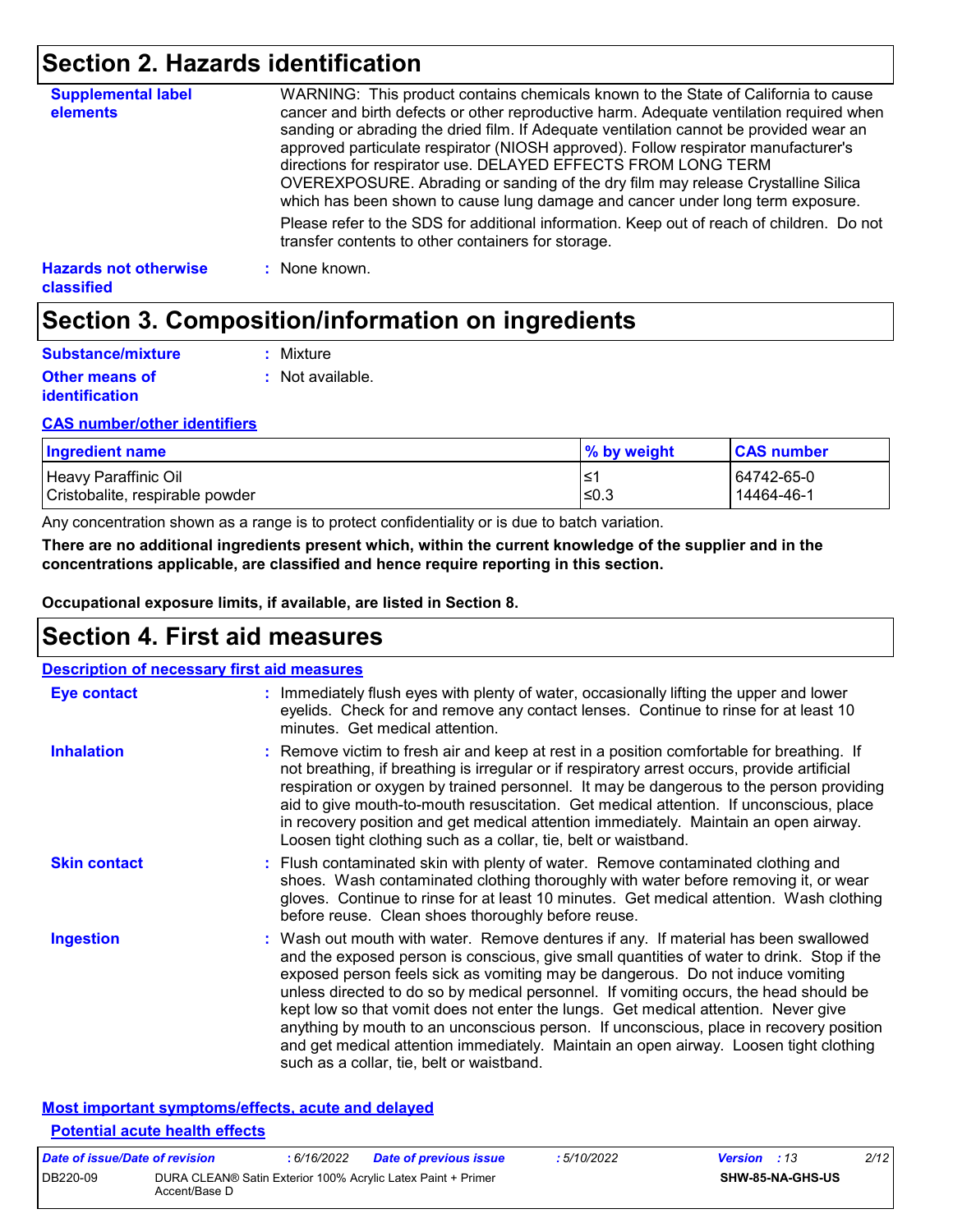## **Section 4. First aid measures**

| <b>Eye contact</b><br>: No known significant effects or critical hazards.<br><b>Inhalation</b><br>: No known significant effects or critical hazards.<br>: No known significant effects or critical hazards.<br><b>Skin contact</b><br>: No known significant effects or critical hazards.<br><b>Ingestion</b><br><b>Over-exposure signs/symptoms</b><br><b>Eye contact</b><br>: No specific data.<br><b>Inhalation</b><br>: No specific data.<br><b>Skin contact</b><br>: No specific data.<br><b>Ingestion</b><br>: No specific data.<br>Indication of immediate medical attention and special treatment needed, if necessary<br>: Treat symptomatically. Contact poison treatment specialist immediately if large<br><b>Notes to physician</b><br>quantities have been ingested or inhaled.<br><b>Specific treatments</b><br>: No specific treatment.<br><b>Protection of first-aiders</b><br>: No action shall be taken involving any personal risk or without suitable training. If it is<br>suspected that fumes are still present, the rescuer should wear an appropriate mask or<br>self-contained breathing apparatus. It may be dangerous to the person providing aid to |  |
|------------------------------------------------------------------------------------------------------------------------------------------------------------------------------------------------------------------------------------------------------------------------------------------------------------------------------------------------------------------------------------------------------------------------------------------------------------------------------------------------------------------------------------------------------------------------------------------------------------------------------------------------------------------------------------------------------------------------------------------------------------------------------------------------------------------------------------------------------------------------------------------------------------------------------------------------------------------------------------------------------------------------------------------------------------------------------------------------------------------------------------------------------------------------------------|--|
|                                                                                                                                                                                                                                                                                                                                                                                                                                                                                                                                                                                                                                                                                                                                                                                                                                                                                                                                                                                                                                                                                                                                                                                    |  |
|                                                                                                                                                                                                                                                                                                                                                                                                                                                                                                                                                                                                                                                                                                                                                                                                                                                                                                                                                                                                                                                                                                                                                                                    |  |
|                                                                                                                                                                                                                                                                                                                                                                                                                                                                                                                                                                                                                                                                                                                                                                                                                                                                                                                                                                                                                                                                                                                                                                                    |  |
|                                                                                                                                                                                                                                                                                                                                                                                                                                                                                                                                                                                                                                                                                                                                                                                                                                                                                                                                                                                                                                                                                                                                                                                    |  |
|                                                                                                                                                                                                                                                                                                                                                                                                                                                                                                                                                                                                                                                                                                                                                                                                                                                                                                                                                                                                                                                                                                                                                                                    |  |
|                                                                                                                                                                                                                                                                                                                                                                                                                                                                                                                                                                                                                                                                                                                                                                                                                                                                                                                                                                                                                                                                                                                                                                                    |  |
|                                                                                                                                                                                                                                                                                                                                                                                                                                                                                                                                                                                                                                                                                                                                                                                                                                                                                                                                                                                                                                                                                                                                                                                    |  |
|                                                                                                                                                                                                                                                                                                                                                                                                                                                                                                                                                                                                                                                                                                                                                                                                                                                                                                                                                                                                                                                                                                                                                                                    |  |
|                                                                                                                                                                                                                                                                                                                                                                                                                                                                                                                                                                                                                                                                                                                                                                                                                                                                                                                                                                                                                                                                                                                                                                                    |  |
|                                                                                                                                                                                                                                                                                                                                                                                                                                                                                                                                                                                                                                                                                                                                                                                                                                                                                                                                                                                                                                                                                                                                                                                    |  |
|                                                                                                                                                                                                                                                                                                                                                                                                                                                                                                                                                                                                                                                                                                                                                                                                                                                                                                                                                                                                                                                                                                                                                                                    |  |
|                                                                                                                                                                                                                                                                                                                                                                                                                                                                                                                                                                                                                                                                                                                                                                                                                                                                                                                                                                                                                                                                                                                                                                                    |  |
|                                                                                                                                                                                                                                                                                                                                                                                                                                                                                                                                                                                                                                                                                                                                                                                                                                                                                                                                                                                                                                                                                                                                                                                    |  |
| give mouth-to-mouth resuscitation. Wash contaminated clothing thoroughly with water<br>before removing it, or wear gloves.                                                                                                                                                                                                                                                                                                                                                                                                                                                                                                                                                                                                                                                                                                                                                                                                                                                                                                                                                                                                                                                         |  |

#### **See toxicological information (Section 11)**

# **Section 5. Fire-fighting measures**

| <b>Extinguishing media</b>                               |                                                                                                                                                                                                     |  |
|----------------------------------------------------------|-----------------------------------------------------------------------------------------------------------------------------------------------------------------------------------------------------|--|
| <b>Suitable extinguishing</b><br>media                   | : Use an extinguishing agent suitable for the surrounding fire.                                                                                                                                     |  |
| <b>Unsuitable extinguishing</b><br>media                 | : None known.                                                                                                                                                                                       |  |
| <b>Specific hazards arising</b><br>from the chemical     | : In a fire or if heated, a pressure increase will occur and the container may burst.                                                                                                               |  |
| <b>Hazardous thermal</b><br>decomposition products       | Decomposition products may include the following materials:<br>carbon dioxide<br>carbon monoxide                                                                                                    |  |
| <b>Special protective actions</b><br>for fire-fighters   | : Promptly isolate the scene by removing all persons from the vicinity of the incident if<br>there is a fire. No action shall be taken involving any personal risk or without suitable<br>training. |  |
| <b>Special protective</b><br>equipment for fire-fighters | : Fire-fighters should wear appropriate protective equipment and self-contained breathing<br>apparatus (SCBA) with a full face-piece operated in positive pressure mode.                            |  |

### **Section 6. Accidental release measures**

**Personal precautions, protective equipment and emergency procedures**

**:** No action shall be taken involving any personal risk or without suitable training. Evacuate surrounding areas. Keep unnecessary and unprotected personnel from entering. Do not touch or walk through spilled material. Avoid breathing vapor or mist. Provide adequate ventilation. Wear appropriate respirator when ventilation is inadequate. Put on appropriate personal protective equipment. **For non-emergency personnel**

| Date of issue/Date of revision |               | : 6/16/2022 | <b>Date of previous issue</b>                                | : 5/10/2022 | <b>Version</b> : 13     | 3/12 |
|--------------------------------|---------------|-------------|--------------------------------------------------------------|-------------|-------------------------|------|
| DB220-09                       | Accent/Base D |             | DURA CLEAN® Satin Exterior 100% Acrylic Latex Paint + Primer |             | <b>SHW-85-NA-GHS-US</b> |      |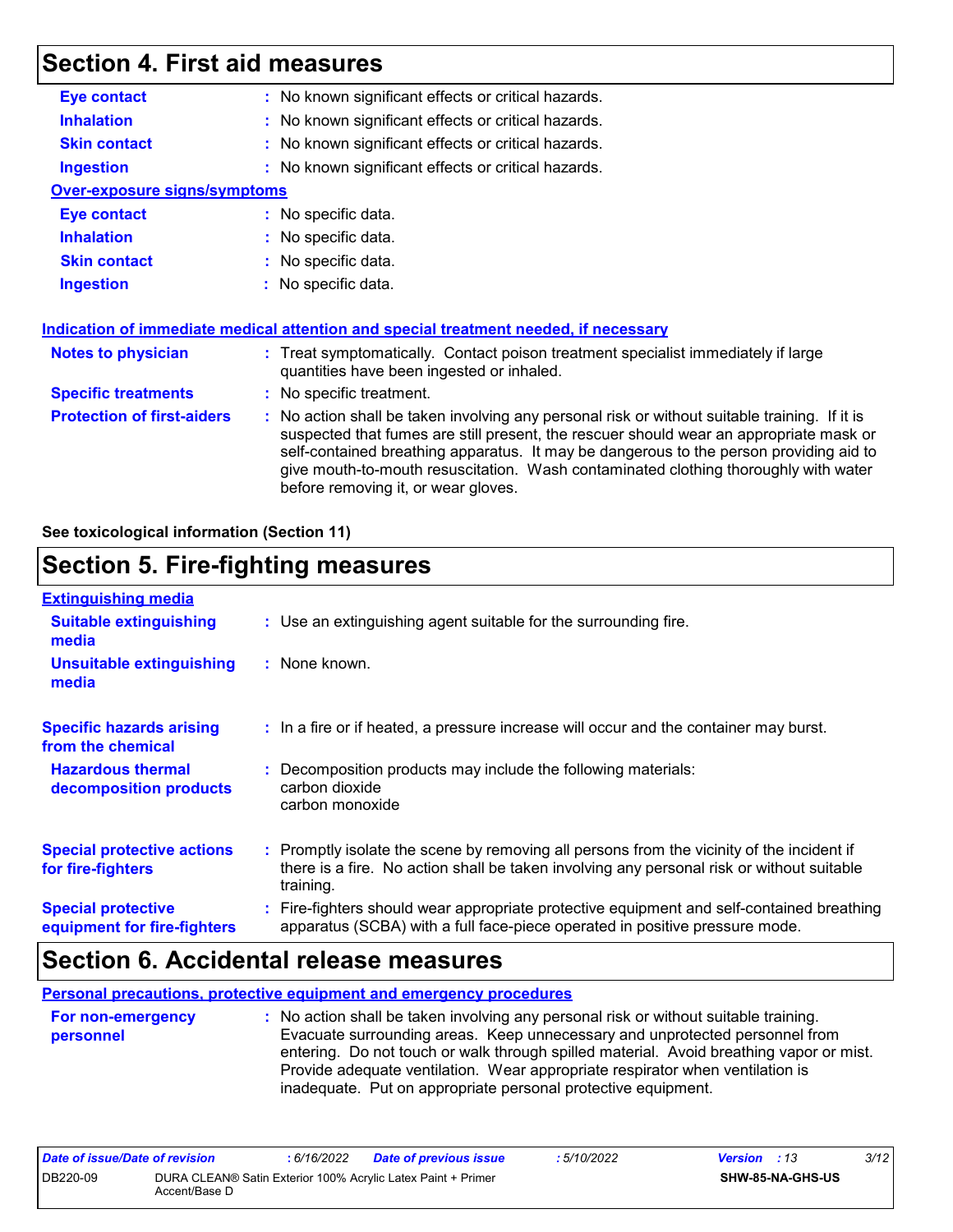### **Section 6. Accidental release measures**

| For emergency responders                                     | If specialized clothing is required to deal with the spillage, take note of any information in<br>Section 8 on suitable and unsuitable materials. See also the information in "For non-<br>emergency personnel".                                                                                                                                                                                                                                                                                                                                                                                                                                                                                             |
|--------------------------------------------------------------|--------------------------------------------------------------------------------------------------------------------------------------------------------------------------------------------------------------------------------------------------------------------------------------------------------------------------------------------------------------------------------------------------------------------------------------------------------------------------------------------------------------------------------------------------------------------------------------------------------------------------------------------------------------------------------------------------------------|
| <b>Environmental precautions</b>                             | : Avoid dispersal of spilled material and runoff and contact with soil, waterways, drains<br>and sewers. Inform the relevant authorities if the product has caused environmental<br>pollution (sewers, waterways, soil or air).                                                                                                                                                                                                                                                                                                                                                                                                                                                                              |
| <b>Methods and materials for containment and cleaning up</b> |                                                                                                                                                                                                                                                                                                                                                                                                                                                                                                                                                                                                                                                                                                              |
| <b>Small spill</b>                                           | : Stop leak if without risk. Move containers from spill area. Dilute with water and mop up<br>if water-soluble. Alternatively, or if water-insoluble, absorb with an inert dry material and<br>place in an appropriate waste disposal container. Dispose of via a licensed waste<br>disposal contractor.                                                                                                                                                                                                                                                                                                                                                                                                     |
| <b>Large spill</b>                                           | : Stop leak if without risk. Move containers from spill area. Approach release from<br>upwind. Prevent entry into sewers, water courses, basements or confined areas. Wash<br>spillages into an effluent treatment plant or proceed as follows. Contain and collect<br>spillage with non-combustible, absorbent material e.g. sand, earth, vermiculite or<br>diatomaceous earth and place in container for disposal according to local regulations<br>(see Section 13). Dispose of via a licensed waste disposal contractor. Contaminated<br>absorbent material may pose the same hazard as the spilled product. Note: see<br>Section 1 for emergency contact information and Section 13 for waste disposal. |

# **Section 7. Handling and storage**

#### **Precautions for safe handling**

| <b>Protective measures</b>                                                       | : Put on appropriate personal protective equipment (see Section 8). Avoid exposure -<br>obtain special instructions before use. Do not handle until all safety precautions have<br>been read and understood. Do not get in eyes or on skin or clothing. Do not ingest.<br>Avoid breathing vapor or mist. If during normal use the material presents a respiratory<br>hazard, use only with adequate ventilation or wear appropriate respirator. Keep in the<br>original container or an approved alternative made from a compatible material, kept<br>tightly closed when not in use. Empty containers retain product residue and can be<br>hazardous. Do not reuse container. |
|----------------------------------------------------------------------------------|--------------------------------------------------------------------------------------------------------------------------------------------------------------------------------------------------------------------------------------------------------------------------------------------------------------------------------------------------------------------------------------------------------------------------------------------------------------------------------------------------------------------------------------------------------------------------------------------------------------------------------------------------------------------------------|
| <b>Advice on general</b><br>occupational hygiene                                 | : Eating, drinking and smoking should be prohibited in areas where this material is<br>handled, stored and processed. Workers should wash hands and face before eating,<br>drinking and smoking. Remove contaminated clothing and protective equipment before<br>entering eating areas. See also Section 8 for additional information on hygiene<br>measures.                                                                                                                                                                                                                                                                                                                  |
| <b>Conditions for safe storage,</b><br>including any<br><b>incompatibilities</b> | : Store in accordance with local regulations. Store in original container protected from<br>direct sunlight in a dry, cool and well-ventilated area, away from incompatible materials<br>(see Section 10) and food and drink. Store locked up. Keep container tightly closed<br>and sealed until ready for use. Containers that have been opened must be carefully<br>resealed and kept upright to prevent leakage. Do not store in unlabeled containers.<br>Use appropriate containment to avoid environmental contamination. See Section 10 for<br>incompatible materials before handling or use.                                                                            |

# **Section 8. Exposure controls/personal protection**

**Control parameters**

**Occupational exposure limits (OSHA United States)**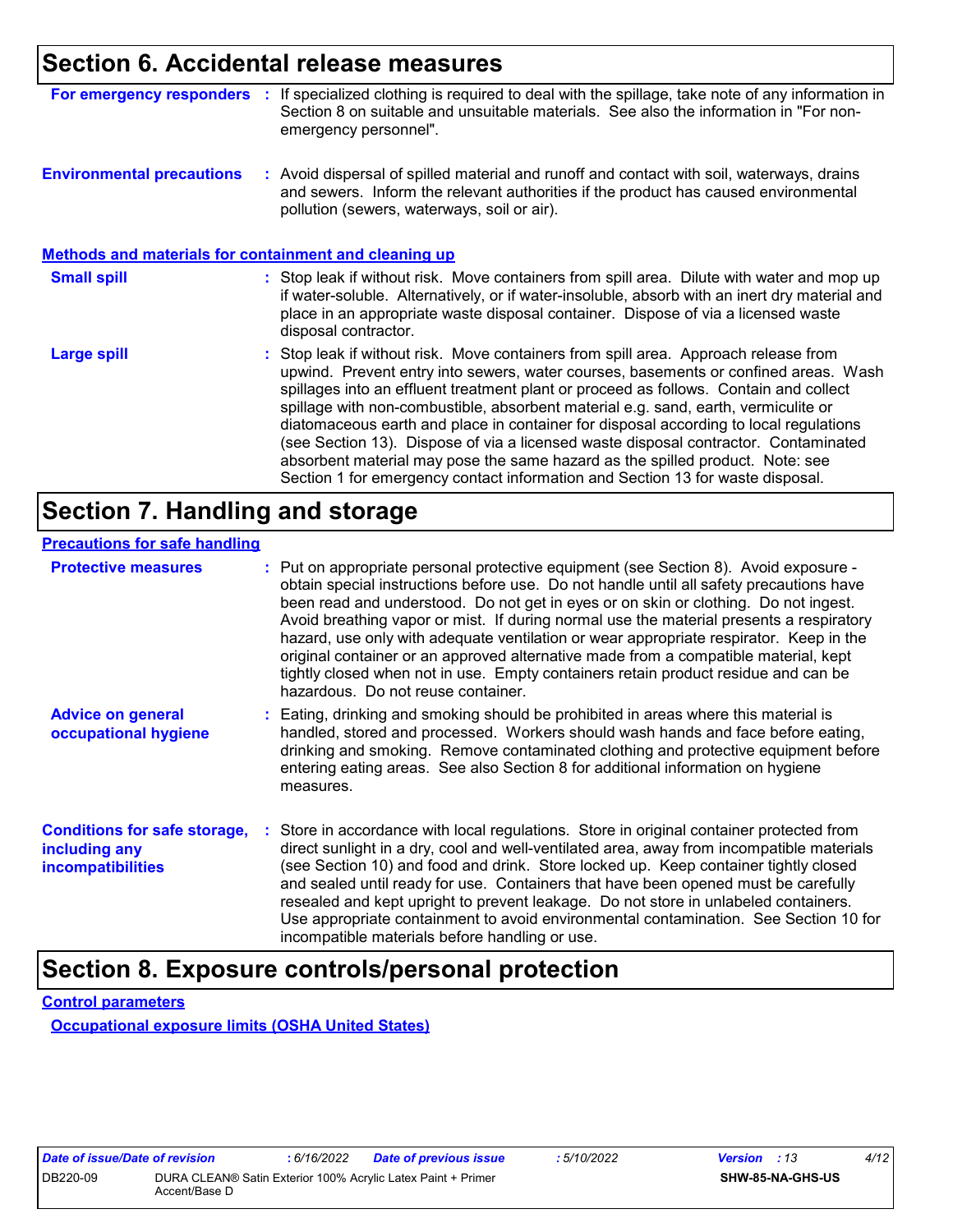# **Section 8. Exposure controls/personal protection**

| <b>Ingredient name</b>          | CAS#       | <b>Exposure limits</b>                                                                                                                                                                                                                                                                                                                                                                                                                                                                                                                                                           |
|---------------------------------|------------|----------------------------------------------------------------------------------------------------------------------------------------------------------------------------------------------------------------------------------------------------------------------------------------------------------------------------------------------------------------------------------------------------------------------------------------------------------------------------------------------------------------------------------------------------------------------------------|
| Heavy Paraffinic Oil            | 64742-65-0 | ACGIH TLV (United States, 1/2021).<br>TWA: 5 mg/m <sup>3</sup> 8 hours. Form: Inhalable<br>fraction<br>OSHA PEL (United States, 5/2018).<br>TWA: 5 $mg/m3$ 8 hours.<br>NIOSH REL (United States, 10/2020).<br>TWA: 5 mg/m <sup>3</sup> 10 hours. Form: Mist<br>STEL: 10 mg/m <sup>3</sup> 15 minutes. Form: Mist                                                                                                                                                                                                                                                                 |
| Cristobalite, respirable powder | 14464-46-1 | OSHA PEL Z3 (United States, 6/2016).<br>TWA: 250 mppcf / 2 x (%SiO2+5) 8 hours.<br>Form: Respirable<br>TWA: 10 mg/m <sup>3</sup> / 2 x (%SiO2+2) 8 hours.<br>Form: Respirable<br>TWA: 30 mg/m <sup>3</sup> / 2 x (%SiO2+2) 8 hours.<br>Form: Total dust<br>OSHA PEL (United States, 5/2018).<br>TWA: 50 µg/m <sup>3</sup> 8 hours. Form: Respirable<br>dust<br>ACGIH TLV (United States, 1/2021).<br>TWA: 0.025 mg/m <sup>3</sup> 8 hours. Form:<br>Respirable fraction<br>NIOSH REL (United States, 10/2020).<br>TWA: 0.05 mg/m <sup>3</sup> 10 hours. Form: respirable<br>dust |

#### **Occupational exposure limits (Canada)**

| <b>Ingredient name</b> | CAS#       | <b>Exposure limits</b>                                                                                                                                                                                                                                                                                                                                                                                                                                                                                                                                                                                                         |
|------------------------|------------|--------------------------------------------------------------------------------------------------------------------------------------------------------------------------------------------------------------------------------------------------------------------------------------------------------------------------------------------------------------------------------------------------------------------------------------------------------------------------------------------------------------------------------------------------------------------------------------------------------------------------------|
| Cristobalite           | 14464-46-1 | <b>CA British Columbia Provincial (Canada,</b><br>$6/2021$ ).<br>TWA: $0.025$ mg/m <sup>3</sup> 8 hours. Form:<br>Respirable<br>CA Quebec Provincial (Canada, 6/2021).<br>TWAEV: 0.05 mg/m <sup>3</sup> 8 hours. Form:<br>Respirable dust.<br>CA Alberta Provincial (Canada, 6/2018).<br>8 hrs OEL: 0.025 mg/m <sup>3</sup> 8 hours. Form:<br>Respirable particulate<br>CA Ontario Provincial (Canada, 6/2019).<br>TWA: 0.05 mg/m <sup>3</sup> 8 hours. Form: Respirable<br>particulate matter.<br><b>CA Saskatchewan Provincial (Canada,</b><br>7/2013).<br>TWA: 0.05 mg/m <sup>3</sup> 8 hours. Form: respirable<br>fraction |

#### **Occupational exposure limits (Mexico)**

|       | CAS# | <b>Exposure limits</b> |
|-------|------|------------------------|
| None. |      |                        |

#### **Appropriate engineering controls**

**:** If user operations generate dust, fumes, gas, vapor or mist, use process enclosures, local exhaust ventilation or other engineering controls to keep worker exposure to airborne contaminants below any recommended or statutory limits.

| Date of issue/Date of revision |                                                                               | 6/16/2022 | <b>Date of previous issue</b> | : 5/10/2022 | <b>Version</b> : 13 |                         | 5/12 |
|--------------------------------|-------------------------------------------------------------------------------|-----------|-------------------------------|-------------|---------------------|-------------------------|------|
| DB220-09                       | DURA CLEAN® Satin Exterior 100% Acrylic Latex Paint + Primer<br>Accent/Base D |           |                               |             |                     | <b>SHW-85-NA-GHS-US</b> |      |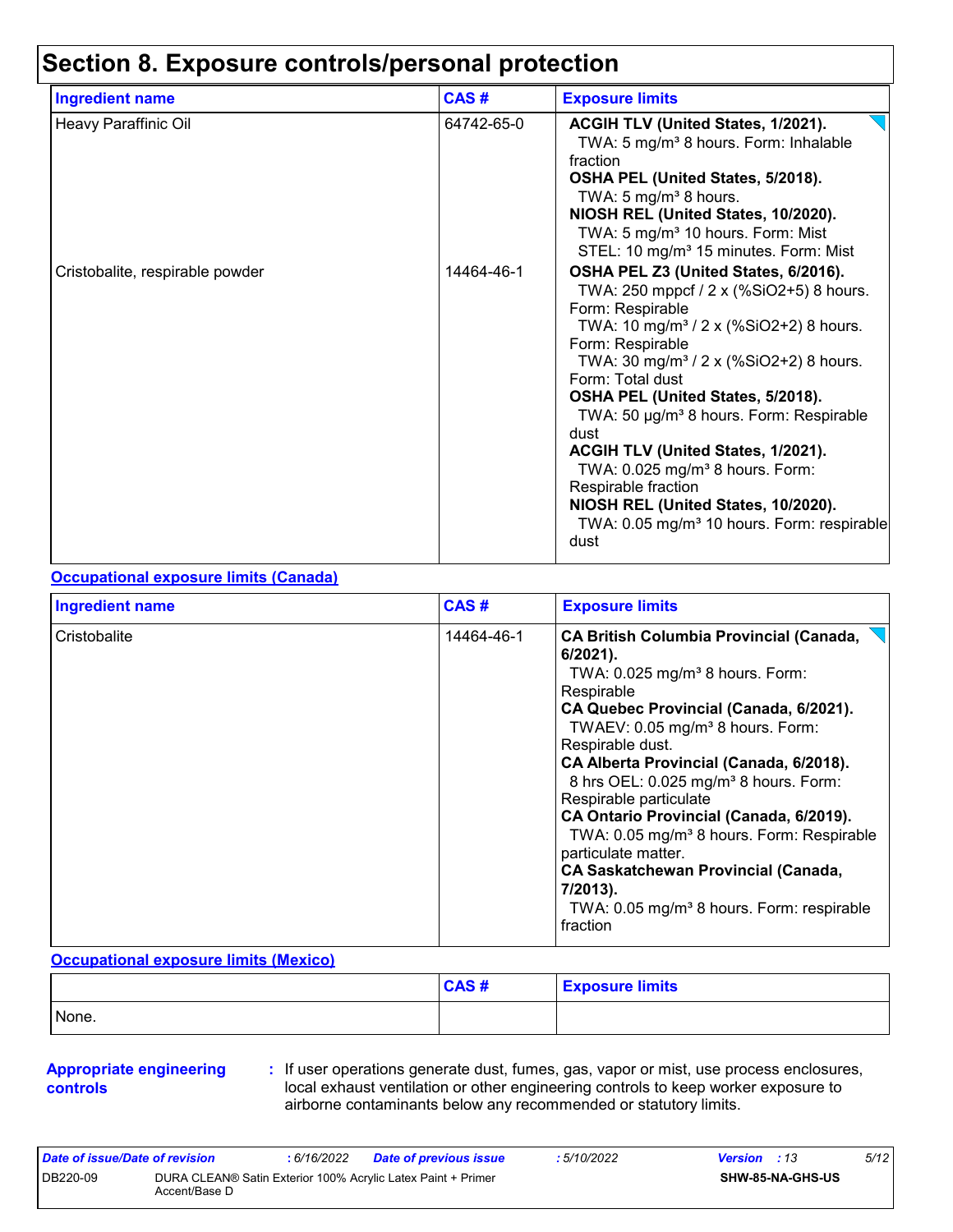# **Section 8. Exposure controls/personal protection**

| <b>Environmental exposure</b><br>controls | Emissions from ventilation or work process equipment should be checked to ensure<br>they comply with the requirements of environmental protection legislation. In some<br>cases, fume scrubbers, filters or engineering modifications to the process equipment<br>will be necessary to reduce emissions to acceptable levels.                                                                                                                                                                                                                                                                                          |
|-------------------------------------------|------------------------------------------------------------------------------------------------------------------------------------------------------------------------------------------------------------------------------------------------------------------------------------------------------------------------------------------------------------------------------------------------------------------------------------------------------------------------------------------------------------------------------------------------------------------------------------------------------------------------|
| <b>Individual protection measures</b>     |                                                                                                                                                                                                                                                                                                                                                                                                                                                                                                                                                                                                                        |
| <b>Hygiene measures</b>                   | : Wash hands, forearms and face thoroughly after handling chemical products, before<br>eating, smoking and using the lavatory and at the end of the working period.<br>Appropriate techniques should be used to remove potentially contaminated clothing.<br>Wash contaminated clothing before reusing. Ensure that eyewash stations and safety<br>showers are close to the workstation location.                                                                                                                                                                                                                      |
| <b>Eye/face protection</b>                | Safety eyewear complying with an approved standard should be used when a risk<br>assessment indicates this is necessary to avoid exposure to liquid splashes, mists,<br>gases or dusts. If contact is possible, the following protection should be worn, unless<br>the assessment indicates a higher degree of protection: safety glasses with side-<br>shields.                                                                                                                                                                                                                                                       |
| <b>Skin protection</b>                    |                                                                                                                                                                                                                                                                                                                                                                                                                                                                                                                                                                                                                        |
| <b>Hand protection</b>                    | : Chemical-resistant, impervious gloves complying with an approved standard should be<br>worn at all times when handling chemical products if a risk assessment indicates this is<br>necessary. Considering the parameters specified by the glove manufacturer, check<br>during use that the gloves are still retaining their protective properties. It should be<br>noted that the time to breakthrough for any glove material may be different for different<br>glove manufacturers. In the case of mixtures, consisting of several substances, the<br>protection time of the gloves cannot be accurately estimated. |
| <b>Body protection</b>                    | : Personal protective equipment for the body should be selected based on the task being<br>performed and the risks involved and should be approved by a specialist before<br>handling this product.                                                                                                                                                                                                                                                                                                                                                                                                                    |
| <b>Other skin protection</b>              | : Appropriate footwear and any additional skin protection measures should be selected<br>based on the task being performed and the risks involved and should be approved by a<br>specialist before handling this product.                                                                                                                                                                                                                                                                                                                                                                                              |
| <b>Respiratory protection</b>             | Based on the hazard and potential for exposure, select a respirator that meets the<br>appropriate standard or certification. Respirators must be used according to a<br>respiratory protection program to ensure proper fitting, training, and other important<br>aspects of use.                                                                                                                                                                                                                                                                                                                                      |

# **Section 9. Physical and chemical properties**

DB220-09 DURA CLEAN® Satin Exterior 100% Acrylic Latex Paint + Primer

Accent/Base D

The conditions of measurement of all properties are at standard temperature and pressure unless otherwise indicated.

#### **Appearance**

| <b>Date of issue/Date of revision</b>                             | : 6/16/2022<br><b>Date of previous issue</b> | :5/10/2022 | :13<br><b>Version</b> | 6/12 |
|-------------------------------------------------------------------|----------------------------------------------|------------|-----------------------|------|
| <b>Vapor pressure</b>                                             | : $2.3$ kPa (17.5 mm Hg)                     |            |                       |      |
| Lower and upper explosion<br>limit/flammability limit             | : Not available.                             |            |                       |      |
| <b>Flammability</b>                                               | : Not available.                             |            |                       |      |
| <b>Evaporation rate</b>                                           | $\therefore$ 0.09 (butyl acetate = 1)        |            |                       |      |
| <b>Flash point</b>                                                | : Closed cup: Not applicable.                |            |                       |      |
| <b>Boiling point, initial boiling</b><br>point, and boiling range | : $100^{\circ}$ C (212 $^{\circ}$ F)         |            |                       |      |
| <b>Melting point/freezing point</b>                               | : Not available.                             |            |                       |      |
| pH                                                                | :9                                           |            |                       |      |
| <b>Odor threshold</b>                                             | : Not available.                             |            |                       |      |
| Odor                                                              | : Not available.                             |            |                       |      |
| <b>Color</b>                                                      | : Not available.                             |            |                       |      |
| <b>Physical state</b>                                             | $:$ Liquid.                                  |            |                       |      |

**SHW-85-NA-GHS-US**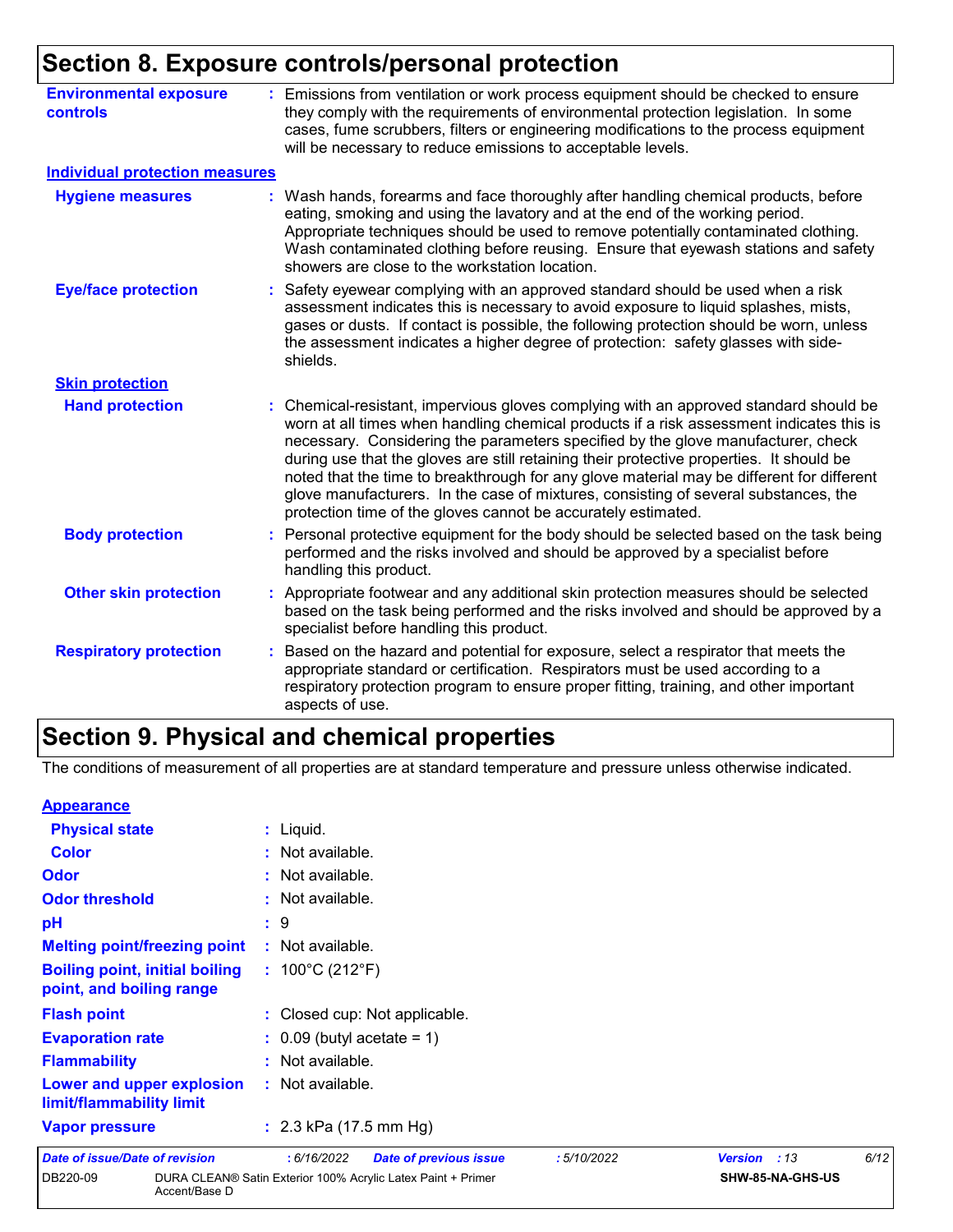# **Section 9. Physical and chemical properties**

| <b>Relative vapor density</b>                     |    | : 1 [Air = 1]                                                  |
|---------------------------------------------------|----|----------------------------------------------------------------|
| <b>Relative density</b>                           |    | : 1.12                                                         |
| <b>Solubility</b>                                 |    | : Not available.                                               |
| <b>Partition coefficient: n-</b><br>octanol/water |    | : Not applicable.                                              |
| <b>Auto-ignition temperature</b>                  |    | $\therefore$ Not available.                                    |
| <b>Decomposition temperature</b>                  | ÷. | Not available.                                                 |
| <b>Viscosity</b>                                  |    | Kinematic (40°C (104°F)): >20.5 mm <sup>2</sup> /s (>20.5 cSt) |
| <b>Molecular weight</b>                           |    | Not applicable.                                                |
| <b>Aerosol product</b>                            |    |                                                                |
| <b>Heat of combustion</b>                         |    | : $1.362$ kJ/g                                                 |

# **Section 10. Stability and reactivity**

| <b>Reactivity</b>                            |    | : No specific test data related to reactivity available for this product or its ingredients.              |
|----------------------------------------------|----|-----------------------------------------------------------------------------------------------------------|
| <b>Chemical stability</b>                    |    | : The product is stable.                                                                                  |
| <b>Possibility of hazardous</b><br>reactions |    | : Under normal conditions of storage and use, hazardous reactions will not occur.                         |
| <b>Conditions to avoid</b>                   |    | $:$ No specific data.                                                                                     |
| Incompatible materials                       | ÷. | No specific data.                                                                                         |
| <b>Hazardous decomposition</b><br>products   |    | : Under normal conditions of storage and use, hazardous decomposition products should<br>not be produced. |

# **Section 11. Toxicological information**

#### **Information on toxicological effects**

**Acute toxicity**

| <b>Product/ingredient name</b> | <b>Result</b>            | <b>Species</b> | <b>Dose</b>                | <b>Exposure</b> |
|--------------------------------|--------------------------|----------------|----------------------------|-----------------|
| Heavy Paraffinic Oil           | LD50 Dermal<br>LD50 Oral | Rabbit<br>Rat  | >5000 mg/kg<br>>5000 mg/kg |                 |

#### **Irritation/Corrosion**

Not available.

#### **Sensitization**

Not available.

#### **Mutagenicity**

Not available.

#### **Carcinogenicity**

Not available.

#### **Classification**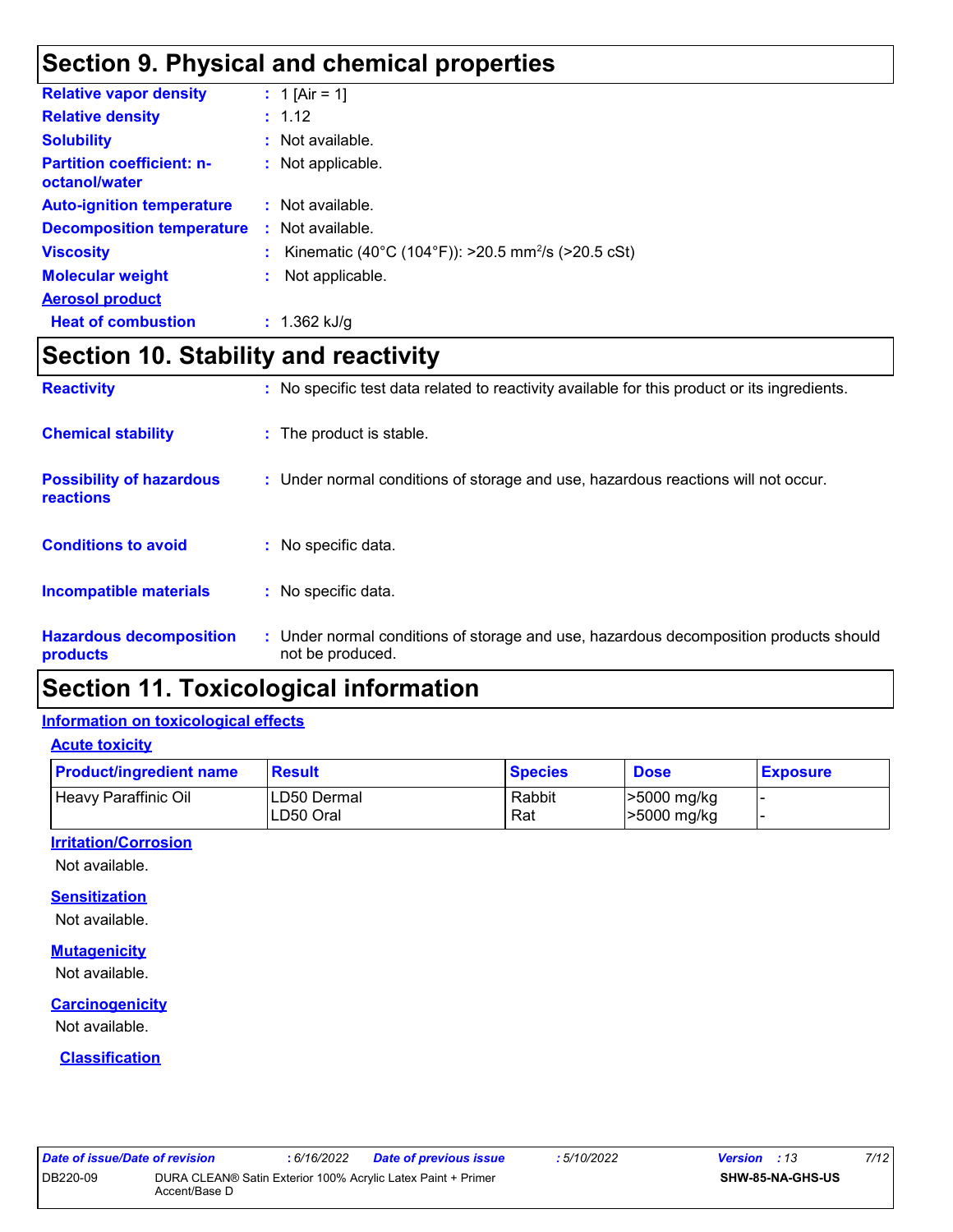# **Section 11. Toxicological information**

| <b>Product/ingredient name</b>       | <b>OSHA</b> | <b>IARC</b> | <b>NTP</b>                      |
|--------------------------------------|-------------|-------------|---------------------------------|
| Cristobalite, respirable<br>l powder |             |             | Known to be a human carcinogen. |

#### **Reproductive toxicity**

Not available.

#### **Teratogenicity**

Not available.

#### **Specific target organ toxicity (single exposure)**

Not available.

#### **Specific target organ toxicity (repeated exposure)**

| <b>Name</b>                     | <b>Category</b> | <b>Route of</b><br><b>Lexposure</b> | <b>Target organs</b> |
|---------------------------------|-----------------|-------------------------------------|----------------------|
| Cristobalite, respirable powder | Category 1      | <b>l</b> inhalation                 | respiratory tract    |

### **Aspiration hazard Name** Result **Result** Heavy Paraffinic Oil **ASPIRATION HAZARD** - Category 1

| <b>Information on the likely</b><br>routes of exposure                               | : Not available.                                                                         |  |
|--------------------------------------------------------------------------------------|------------------------------------------------------------------------------------------|--|
| <b>Potential acute health effects</b>                                                |                                                                                          |  |
| <b>Eye contact</b>                                                                   | : No known significant effects or critical hazards.                                      |  |
| <b>Inhalation</b>                                                                    | No known significant effects or critical hazards.                                        |  |
| <b>Skin contact</b>                                                                  | No known significant effects or critical hazards.                                        |  |
| <b>Ingestion</b>                                                                     | : No known significant effects or critical hazards.                                      |  |
|                                                                                      | <b>Symptoms related to the physical, chemical and toxicological characteristics</b>      |  |
| <b>Eye contact</b>                                                                   | : No specific data.                                                                      |  |
| <b>Inhalation</b>                                                                    | : No specific data.                                                                      |  |
| <b>Skin contact</b>                                                                  | No specific data.                                                                        |  |
| <b>Ingestion</b>                                                                     | : No specific data.                                                                      |  |
|                                                                                      | Delayed and immediate effects and also chronic effects from short and long term exposure |  |
| <b>Short term exposure</b>                                                           |                                                                                          |  |
| <b>Potential immediate</b>                                                           | : Not available.                                                                         |  |
|                                                                                      |                                                                                          |  |
|                                                                                      | $:$ Not available.                                                                       |  |
| Long term exposure                                                                   |                                                                                          |  |
| effects<br><b>Potential delayed effects</b><br><b>Potential immediate</b><br>effects | : Not available.                                                                         |  |
|                                                                                      | : Not available.                                                                         |  |
| <b>Potential chronic health effects</b>                                              |                                                                                          |  |
| Not available.                                                                       |                                                                                          |  |
| <b>Potential delayed effects</b><br><b>General</b>                                   | : No known significant effects or critical hazards.                                      |  |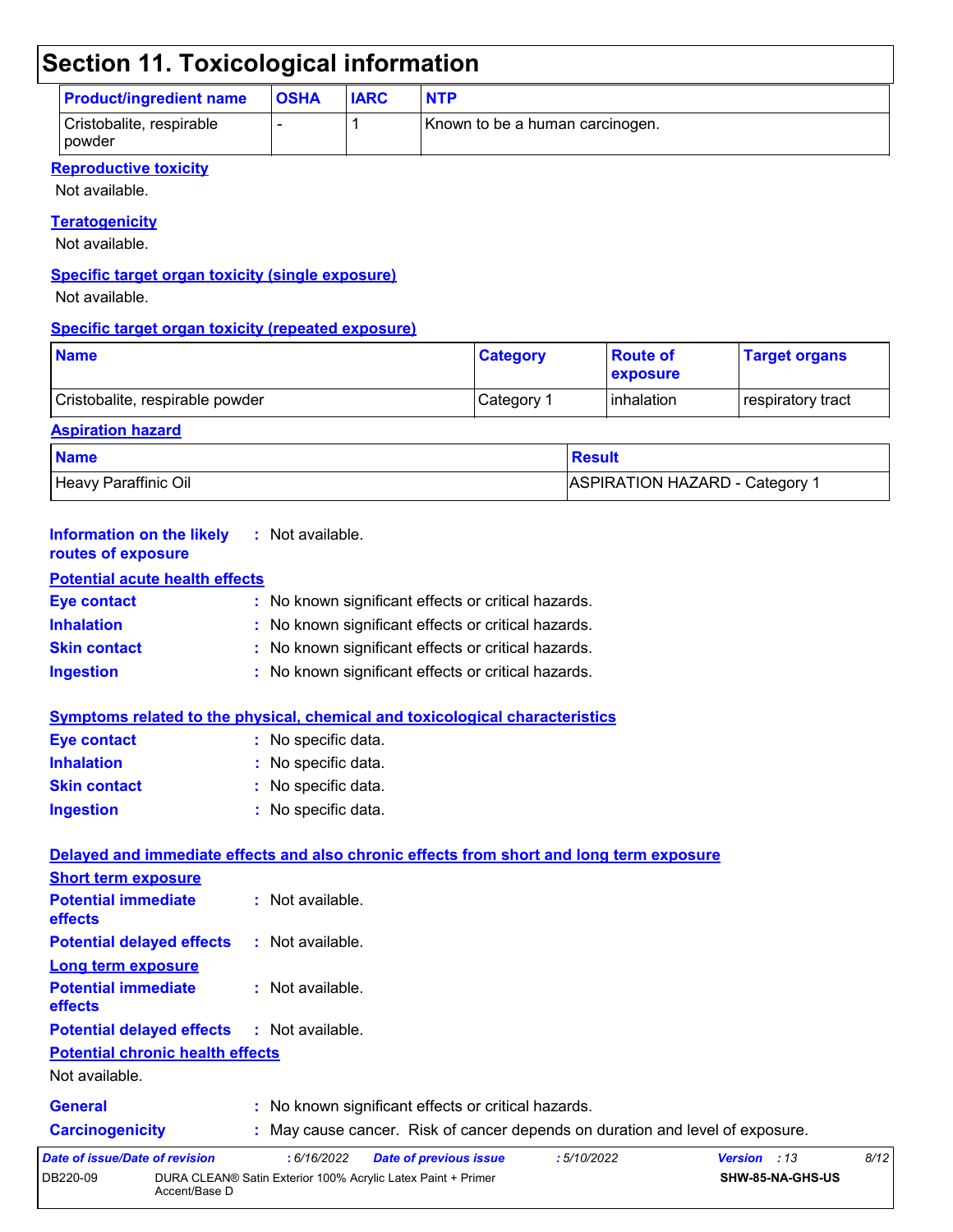# **Section 11. Toxicological information**

**Mutagenicity :** No known significant effects or critical hazards.

**Teratogenicity :** No known significant effects or critical hazards.

**Developmental effects :** No known significant effects or critical hazards.

**Fertility effects :** No known significant effects or critical hazards.

**Numerical measures of toxicity** Not available. **Acute toxicity estimates**

# **Section 12. Ecological information**

**Toxicity**

Not available.

#### **Persistence and degradability**

Not available.

#### **Bioaccumulative potential**

Not available.

#### **Mobility in soil**

**Soil/water partition**  coefficient (K<sub>oc</sub>)

**:** Not available.

**Other adverse effects** : No known significant effects or critical hazards.

### **Section 13. Disposal considerations**

| <b>Disposal methods</b> | : The generation of waste should be avoided or minimized wherever possible. Disposal<br>of this product, solutions and any by-products should at all times comply with the<br>requirements of environmental protection and waste disposal legislation and any<br>regional local authority requirements. Dispose of surplus and non-recyclable products<br>via a licensed waste disposal contractor. Waste should not be disposed of untreated to<br>the sewer unless fully compliant with the requirements of all authorities with jurisdiction.<br>Waste packaging should be recycled. Incineration or landfill should only be considered<br>when recycling is not feasible. This material and its container must be disposed of in a<br>safe way. Care should be taken when handling emptied containers that have not been<br>cleaned or rinsed out. Empty containers or liners may retain some product residues.<br>Avoid dispersal of spilled material and runoff and contact with soil, waterways, drains |
|-------------------------|----------------------------------------------------------------------------------------------------------------------------------------------------------------------------------------------------------------------------------------------------------------------------------------------------------------------------------------------------------------------------------------------------------------------------------------------------------------------------------------------------------------------------------------------------------------------------------------------------------------------------------------------------------------------------------------------------------------------------------------------------------------------------------------------------------------------------------------------------------------------------------------------------------------------------------------------------------------------------------------------------------------|
|                         | and sewers.                                                                                                                                                                                                                                                                                                                                                                                                                                                                                                                                                                                                                                                                                                                                                                                                                                                                                                                                                                                                    |

# **Section 14. Transport information**

| Date of issue/Date of revision |                                                                               | : 6/16/2022 | <b>Date of previous issue</b> | : 5/10/2022 | <b>Version</b> : 13 |                         | 9/12 |
|--------------------------------|-------------------------------------------------------------------------------|-------------|-------------------------------|-------------|---------------------|-------------------------|------|
| DB220-09                       | DURA CLEAN® Satin Exterior 100% Acrylic Latex Paint + Primer<br>Accent/Base D |             |                               |             |                     | <b>SHW-85-NA-GHS-US</b> |      |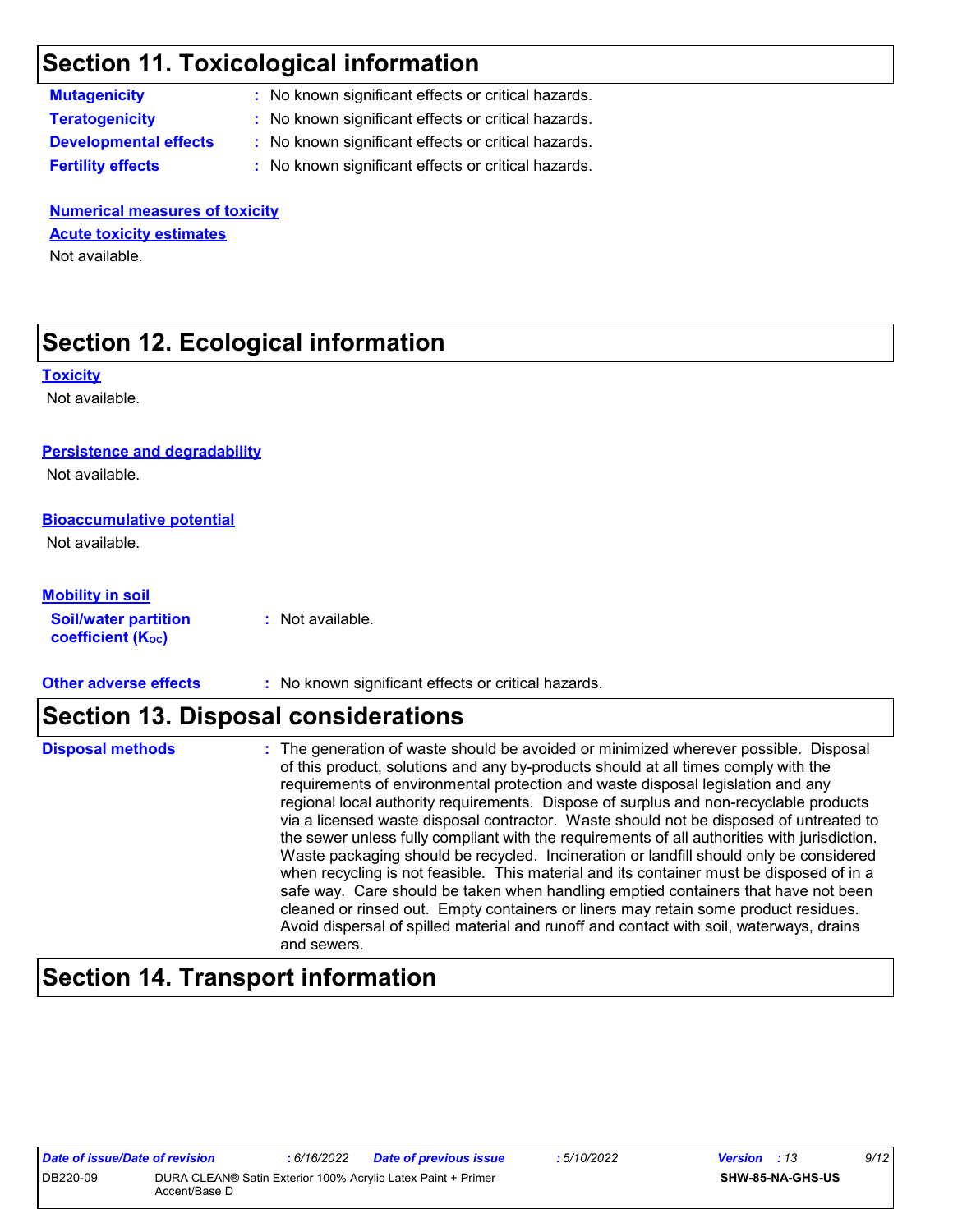# **Section 14. Transport information**

|                                                          | <b>DOT</b><br><b>Classification</b> | <b>TDG</b><br><b>Classification</b>                                                                                                                                                                                                                                                                                                                                                                                                                                                                                                                                                                                                                                                 | <b>Mexico</b><br><b>Classification</b> | <b>IATA</b>    | <b>IMDG</b>    |
|----------------------------------------------------------|-------------------------------------|-------------------------------------------------------------------------------------------------------------------------------------------------------------------------------------------------------------------------------------------------------------------------------------------------------------------------------------------------------------------------------------------------------------------------------------------------------------------------------------------------------------------------------------------------------------------------------------------------------------------------------------------------------------------------------------|----------------------------------------|----------------|----------------|
| <b>UN number</b>                                         | Not regulated.                      | Not regulated.                                                                                                                                                                                                                                                                                                                                                                                                                                                                                                                                                                                                                                                                      | Not regulated.                         | Not regulated. | Not regulated. |
| <b>UN proper</b><br>shipping name                        |                                     | $\blacksquare$                                                                                                                                                                                                                                                                                                                                                                                                                                                                                                                                                                                                                                                                      |                                        |                |                |
| <b>Transport</b><br>hazard class(es)                     |                                     |                                                                                                                                                                                                                                                                                                                                                                                                                                                                                                                                                                                                                                                                                     |                                        |                |                |
| <b>Packing group</b>                                     |                                     |                                                                                                                                                                                                                                                                                                                                                                                                                                                                                                                                                                                                                                                                                     |                                        |                |                |
| <b>Environmental</b><br>hazards                          | No.                                 | No.                                                                                                                                                                                                                                                                                                                                                                                                                                                                                                                                                                                                                                                                                 | No.                                    | No.            | No.            |
| <b>Additional</b><br><b>information</b>                  |                                     |                                                                                                                                                                                                                                                                                                                                                                                                                                                                                                                                                                                                                                                                                     |                                        |                |                |
| <b>Special precautions for user :</b>                    |                                     | Multi-modal shipping descriptions are provided for informational purposes and do not<br>consider container sizes. The presence of a shipping description for a particular<br>mode of transport (sea, air, etc.), does not indicate that the product is packaged<br>suitably for that mode of transport. All packaging must be reviewed for suitability<br>prior to shipment, and compliance with the applicable regulations is the sole<br>responsibility of the person offering the product for transport. People loading and<br>unloading dangerous goods must be trained on all of the risks deriving from the<br>substances and on all actions in case of emergency situations. |                                        |                |                |
| <b>Transport in bulk according</b><br>to IMO instruments | : Not available.                    |                                                                                                                                                                                                                                                                                                                                                                                                                                                                                                                                                                                                                                                                                     |                                        |                |                |

: Not available. **Proper shipping name :**

### **Section 15. Regulatory information**

**TSCA 5(a)2 proposed significant new use rules**: 2-Methyl-4-isothiazolin-3-one; 5-Chloro-2-methylisothiazolinone

#### **SARA 313**

SARA 313 (40 CFR 372.45) supplier notification can be found on the Environmental Data Sheet.

#### **California Prop. 65**

WARNING: This product contains chemicals known to the State of California to cause cancer and birth defects or other reproductive harm.

#### **International regulations**

| <b>International lists</b> | : Australia inventory (AIIC): Not determined.                |
|----------------------------|--------------------------------------------------------------|
|                            | China inventory (IECSC): Not determined.                     |
|                            | Japan inventory (CSCL): Not determined.                      |
|                            | Japan inventory (ISHL): Not determined.                      |
|                            | Korea inventory (KECI): Not determined.                      |
|                            | New Zealand Inventory of Chemicals (NZIoC): Not determined.  |
|                            | Philippines inventory (PICCS): Not determined.               |
|                            | Taiwan Chemical Substances Inventory (TCSI): Not determined. |

| Date of issue/Date of revision |               | 6/16/2022 | <b>Date of previous issue</b>                                | : 5/10/2022 | <b>Version</b> : 13 |                         | 10/12 |
|--------------------------------|---------------|-----------|--------------------------------------------------------------|-------------|---------------------|-------------------------|-------|
| DB220-09                       | Accent/Base D |           | DURA CLEAN® Satin Exterior 100% Acrylic Latex Paint + Primer |             |                     | <b>SHW-85-NA-GHS-US</b> |       |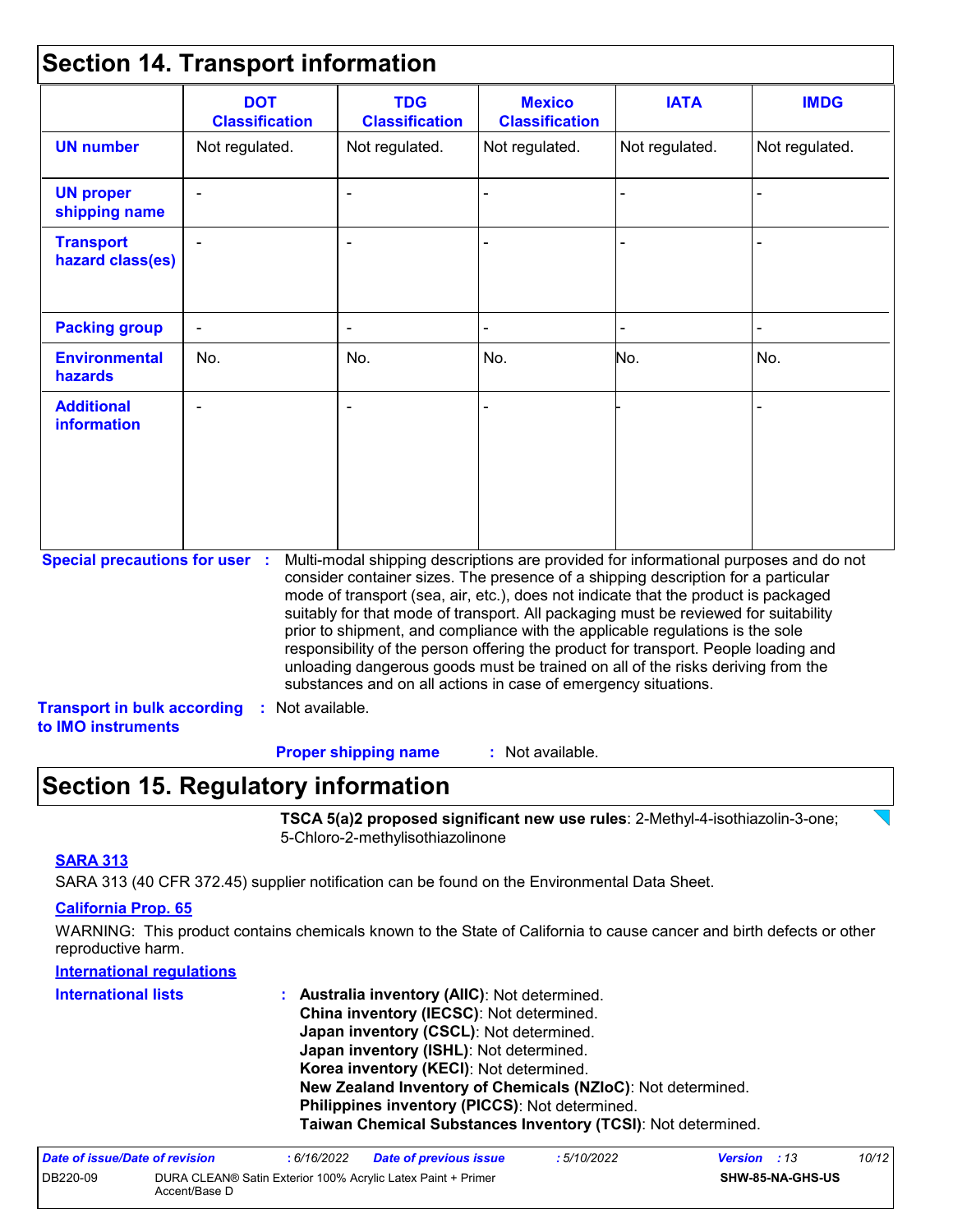### **Section 15. Regulatory information**

**Thailand inventory**: Not determined. **Turkey inventory**: Not determined. **Vietnam inventory**: Not determined.

### **Section 16. Other information**

#### **Hazardous Material Information System (U.S.A.)**



**The customer is responsible for determining the PPE code for this material. For more information on HMIS® Personal Protective Equipment (PPE) codes, consult the HMIS® Implementation Manual.**

**Caution: HMIS® ratings are based on a 0-4 rating scale, with 0 representing minimal hazards or risks, and 4 representing significant hazards or risks. Although HMIS® ratings and the associated label are not required on SDSs or products leaving a facility under 29 CFR 1910.1200, the preparer may choose to provide them. HMIS® ratings are to be used with a fully implemented HMIS® program. HMIS® is a registered trademark and service mark of the American Coatings Association, Inc.**

**Procedure used to derive the classification**

|                                                     |                                                                                                                                                                                                                                                                                                                                                                                                                                                                                                                                                                                                                           | <b>Classification</b> | <b>Justification</b> |  |
|-----------------------------------------------------|---------------------------------------------------------------------------------------------------------------------------------------------------------------------------------------------------------------------------------------------------------------------------------------------------------------------------------------------------------------------------------------------------------------------------------------------------------------------------------------------------------------------------------------------------------------------------------------------------------------------------|-----------------------|----------------------|--|
| CARCINOGENICITY - Category 1A<br>Calculation method |                                                                                                                                                                                                                                                                                                                                                                                                                                                                                                                                                                                                                           |                       |                      |  |
| <b>History</b>                                      |                                                                                                                                                                                                                                                                                                                                                                                                                                                                                                                                                                                                                           |                       |                      |  |
| Date of printing                                    |                                                                                                                                                                                                                                                                                                                                                                                                                                                                                                                                                                                                                           | : 6/16/2022           |                      |  |
| Date of issue/Date of<br>revision                   |                                                                                                                                                                                                                                                                                                                                                                                                                                                                                                                                                                                                                           | : 6/16/2022           |                      |  |
| Date of previous issue                              |                                                                                                                                                                                                                                                                                                                                                                                                                                                                                                                                                                                                                           | : 5/10/2022           |                      |  |
| <b>Version</b>                                      |                                                                                                                                                                                                                                                                                                                                                                                                                                                                                                                                                                                                                           |                       |                      |  |
| <b>Key to abbreviations</b>                         | : 13<br>$:$ ATE = Acute Toxicity Estimate<br><b>BCF</b> = Bioconcentration Factor<br>GHS = Globally Harmonized System of Classification and Labelling of Chemicals<br>IATA = International Air Transport Association<br>IBC = Intermediate Bulk Container<br><b>IMDG = International Maritime Dangerous Goods</b><br>LogPow = logarithm of the octanol/water partition coefficient<br>MARPOL = International Convention for the Prevention of Pollution From Ships, 1973<br>as modified by the Protocol of 1978. ("Marpol" = marine pollution)<br>$N/A = Not available$<br>SGG = Segregation Group<br>UN = United Nations |                       |                      |  |

**Indicates information that has changed from previously issued version.**

#### **Notice to reader**

**It is recommended that each customer or recipient of this Safety Data Sheet (SDS) study it carefully and consult resources, as necessary or appropriate, to become aware of and understand the data contained in this SDS and any hazards associated with the product. This information is provided in good faith and believed to be accurate as of the effective date herein. However, no warranty, express or implied, is given. The information presented here applies only to the product as shipped. The addition of any material can change the composition, hazards and risks of the product. Products shall not be repackaged, modified, or tinted except as specifically instructed by the manufacturer, including but not limited to the incorporation of products not specified by the manufacturer, or the use or addition of products in proportions not specified by the manufacturer. Regulatory requirements are subject to change and may differ between various locations and jurisdictions. The customer/buyer/user is responsible to ensure that his activities comply with all country, federal, state, provincial or local laws. The** 

| Date of issue/Date of revision |               | 6/16/2022 | <b>Date of previous issue</b>                                | : 5/10/2022 | <b>Version</b> : 13 |                         | 11/12 |
|--------------------------------|---------------|-----------|--------------------------------------------------------------|-------------|---------------------|-------------------------|-------|
| DB220-09                       | Accent/Base D |           | DURA CLEAN® Satin Exterior 100% Acrylic Latex Paint + Primer |             |                     | <b>SHW-85-NA-GHS-US</b> |       |